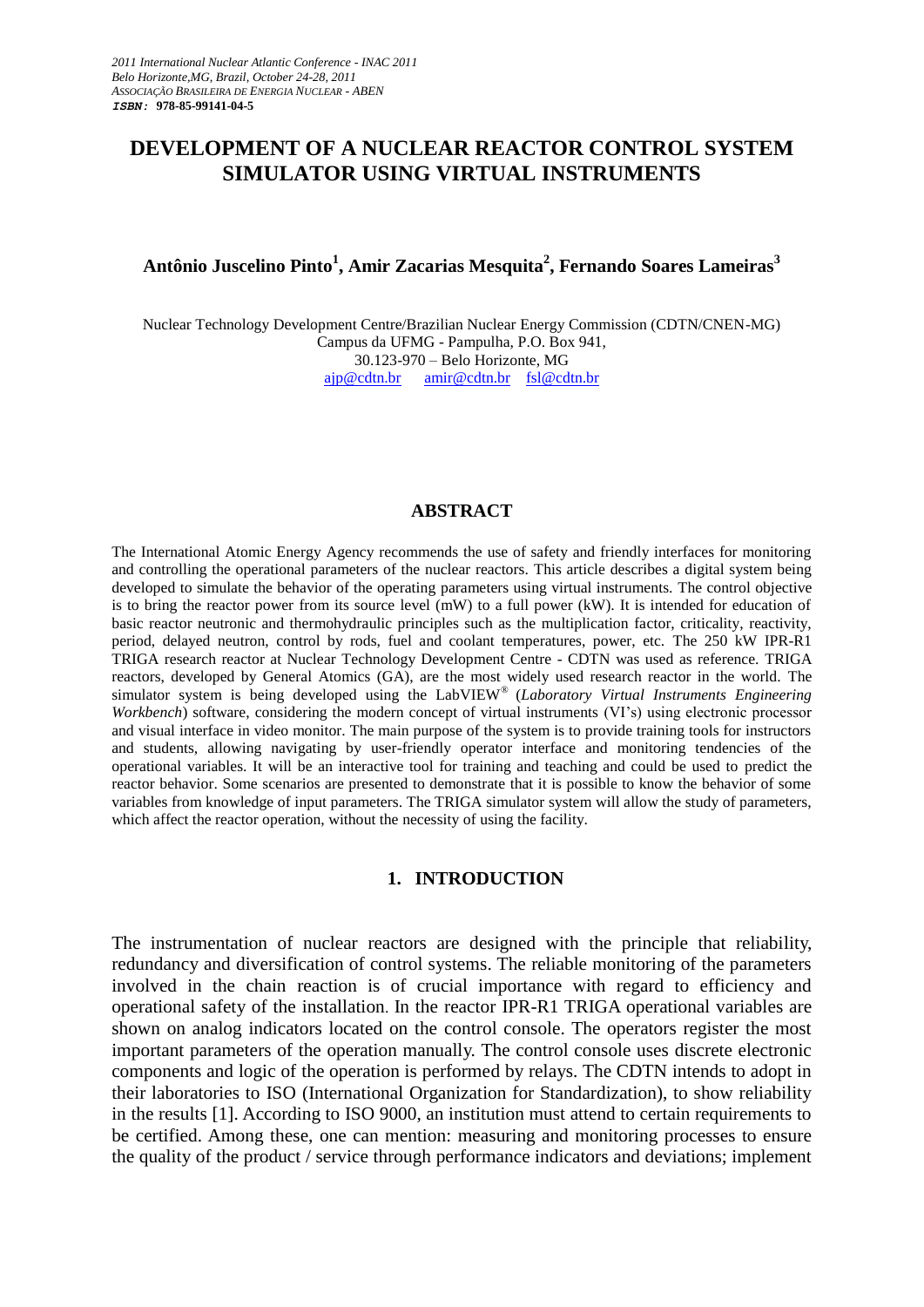and maintain appropriate and necessary records to ensure traceability of the process and conduct systematic reviews of processes and of the quality system to ensure its effectiveness.

A digital system being developed to simulate the behavior of the IPR-R1 TRIGA reactor operational parameters. In addition to simulate the system can be used to monitor, in real time, the parameters using the modern concept of virtual instruments with visual interfaces in video monitors. The data from all operations could be collected by the computer and could be available for treatment, analysis and monitoring. The system can also be used for simulation of the operation, assisting in the knowledge of the behavior of the operating variables. The realization of this work will contribute to the use of the IPR-R1 in research and training, in addition to meeting the recommendations of the International Atomic Energy Agency (IAEA), who has encouraged its members to develop strategic plans for use of research reactors, beyond recommendations on the modernization of the instrumentation in order to ensure safe operation [2].

## **2. THE IPR-R1 TRIGA RESEARCH REACTOR**

The TRIGA reactors (Training Research Isotope General Atomics) are the most used research reactors in the world. There are, currently, 65 reactors of this type in operating installed in 25 countries. The company General Atomics (GA), manufacturer of TRIGA reactors, since the late 50's, continues to design and install these reactors. They are built in various configurations and power ranging from 100 kW to 16 MW. The IPR-R1 TRIGA reactor, shown in Fig.1, is used for chemical analysis by neutronic activation and, to a lesser extent, for research and training. Its first criticality was in 1960 with a maximum thermal power of 30 kW. In the 70's fuel elements were added in the core increasing power to 100 kW, which is the current maximum licensed power. In 2002, were started theoretical and experimental research to know its neutronic behavior and allow their operation at 250 kW [3] [4]. On that date, changes were made in the core, were added new fuel elements, allowing the power reach 250 kW and studies were initiated to know the mechanisms of heat transfer in this level of power [5] and [6].



**Figure 1. The IPR-R1 TRIGA Research Reactor**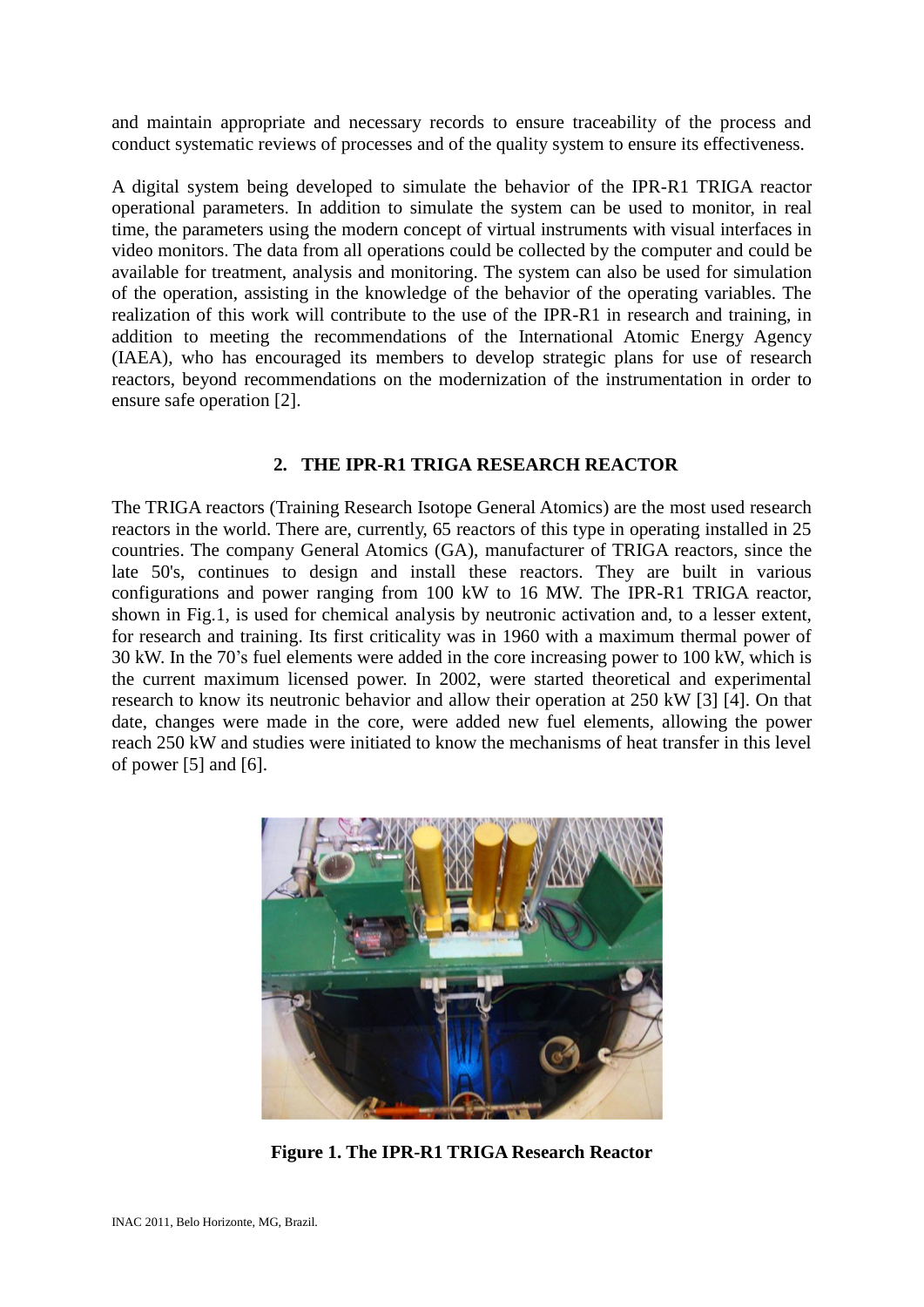Currently there are in the IPR-R1 reactor core 63 cylindrical fuel elements. The fuel is an alloy of zirconium hydride (neutrons moderator) and uranium enriched to  $20\%$  in  $235$ U. The reactor power is controlled by three independent control rods. The two main power measure channels are the Logarithmic Channel and the Linear Channel which consist of ionization chambers sensitive to neutron flux, installed around the core. Both channels are designed so as to monitor the neutron flux evolution, with the same accuracy since some mW until the maximum power of 250 kW. It was developed a data acquisition system to support the realizations of the experiments of heat transfer [6]. This system, due to great progress in electronics and computing, is already obsolete and has some limitations.

## **3. VIRTUAL INSTRUMENTS (VI)**

The proposed system will be developed using the LabVIEW® software (Laboratory Virtual Instruments Engineering Workbench). This program uses the modern concept of virtual instruments (VI's), microprocessors and using visual interface on video monitors [7]. The icons in the LabVIEW® represent the controls and functions available in the menus of the software, called visual programming. The LabVIEW® breaks the paradigm of programming language-based text to an icon-based programming. The user interface consists of two parts, which are: the front panel and the block diagram, similar to traditional instruments, which have a front panel and the printed circuit board on which is the electronic circuit. On the front panel of LabVIEW® can be created the control buttons, keys, LED indicators and graphical displays to present the data, while in the in the block diagram reside the blocks who, properly interconnected, constitute the electronic circuit.

## **4. JUSTIFICATION**

The International Atomic Energy Agency recommends the control rooms update of nuclear reactors [8] [9], [10] and [11]. In the IPR-R1 some operating variables are not monitored, especially some thermal-hydraulic parameters important for operation at 250 kW. The undergraduate and postgraduate students and the reactor operators do not find a control system in IPR-R1 reactor of the same type adopted by nuclear centers or even in the industries. The new systems are based on microprocessors and use friendly human-machine interface typical of today's control rooms. The instrumentation of nuclear reactors is designed based on reliability, redundancy and diversification of control systems. The monitoring of the parameters is of crucial importance with regard to efficiency and operational safety of the installation. Since the first criticality of a nuclear reactor, achieved by Fermi and collaborators in 1942, there has been concern about the reliable monitoring of the parameters involved in the chain reaction.

The system proposed here for operational variables monitoring and simulation of the flow of neutrons and their interaction on the other operational parameters is in development and will be validated experimentally in the research reactor TRIGA IPR-R1. The innovations developed in research reactors are usually used in power reactors. The relative low costs allow to the research reactors be an excellent laboratory for the development of techniques for future reactors [12]. The operation of nuclear reactors involves mainly the neutronic (physics neutron) and thermal-hydraulic (heat transfer and fluid dynamics). The dynamic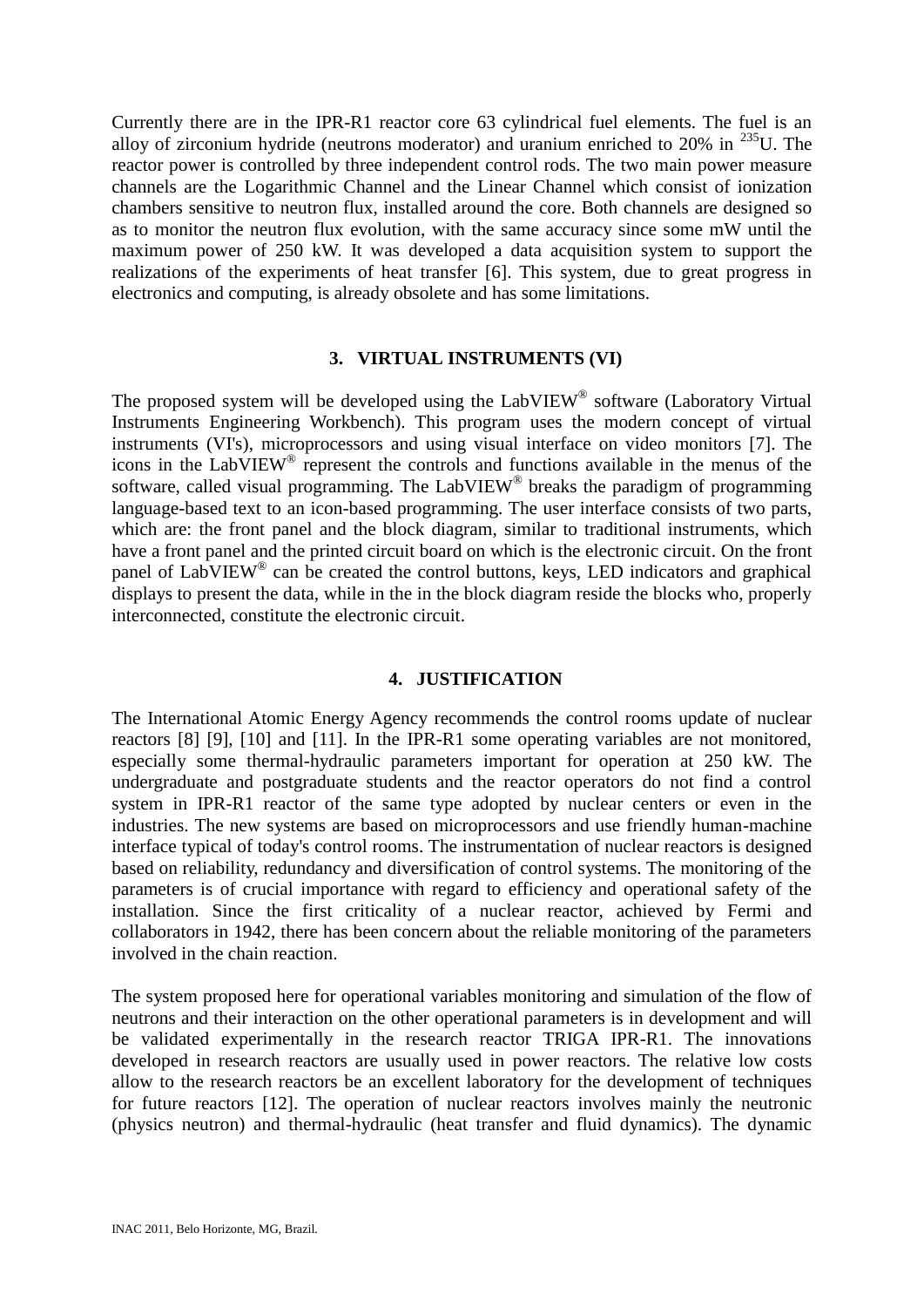behavior of the reactors is associated with an important property known as reactivity. This property varies with the temperature change of the fuels [13].

The existence of a passive system that indicates that the reactor is turned off is a recommendation of the IAEA [20]. The IPR-R1 Safety Analysis Report predicts the existence of a supervisory system powered by "no-break" receiving signals from thermocouples located inside the fuel element ("self-powered" sensors). So the shutdown of the reactor by a power outage may be confirmed by the operator [14].

#### **5. OBJECTIVES**

The main objective is to provide the IPR-R1 TRIGA research reactor of a modern and reliable digital system for simulating its operational parameters covering its entire operating range (0) to 250 kW). The system will be validated comparing to actual operating data. As a secondary goal of the work can be cited the implementation of instrumentation for monitoring of parameters not currently monitored in the facility, including: internal temperature of the fuel, electrical conductivity and pH of the water of the primary in function of temperature, radiation level of the control room, the flow of the secondary circuit, system for the visual monitoring of the core, etc.

## **6. METHODOLOGY**

The basic principles and the instrumentation related to the operation of nuclear reactors, which will be simulated and monitored by the system is present here.

#### **6.1 Nuclear Reactors Kinetics and Control**

The importance of nuclear fission, from the point of view of its use in power generation, is due to three factors. First, the process is associated with the release of a large amount of energy per unit mass of fuel. Second, fission reactions, which are initiated by neutrons are accompanied by the release of an average of 2.5 new neutrons (fission of  $^{235}$ U). Third, the fact that some neutrons generated in fission only appear with some delay after the fission, causing the growth rate will suffer a great reduction, enabling the control of the reaction. The combination of these factors enabled the design of nuclear reactors, in which the chain reaction is sustainable with the continuous and controlled release of energy [15].

For the delayed neutron fraction is used the β symbol and for the effective amount of the delayed neutron fraction is used the  $\beta_{\text{eff}}$  symbol. The value of  $\beta_{\text{eff}}$  for a reactor varies with the average energy of neutrons that produce fission. To the reactor IPR-R1 TRIGA the  $\beta_{\text{eff}}$  is 0.0079. The chain reaction can be described quantitatively in terms of the multiplication factor k, which is defined as the ratio of the number of fissions in one generation divided by the number of fissions of the previous generation [16].

The basic purpose for the control system of nuclear reactors is to provide means to start the reactor, increase the power until a certain level, maintain this level and turn it off as part of routine operations. In normal working conditions, the core operates very close to criticality (k  $\approx$  1.0). Small k deviations above or below 1, will result in insignificant changes in reactor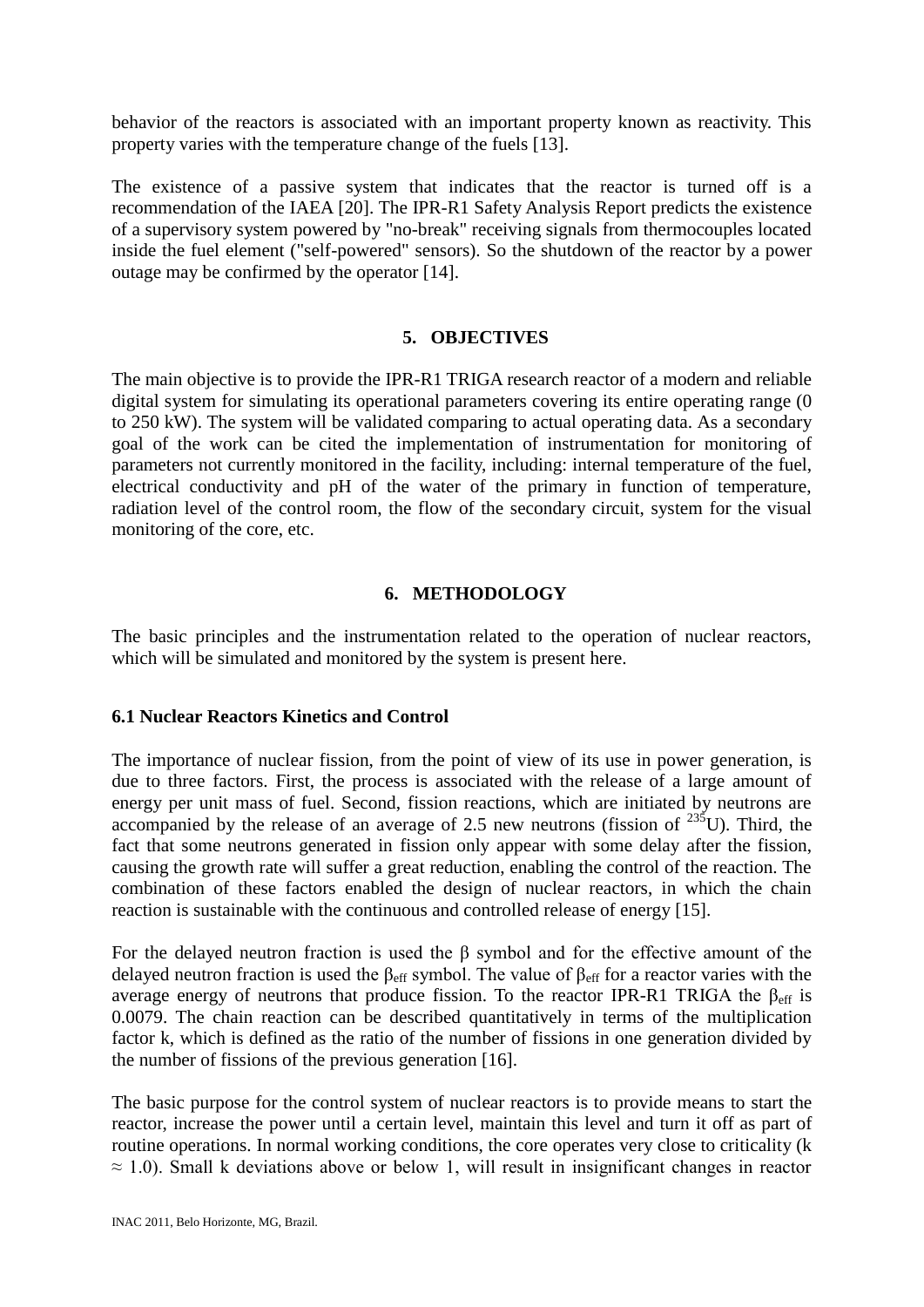power. In practice we use the term reactivity (ρ) to indicate how much the reactor is away from criticality  $(k = 1)$  or, the measure, in fraction of the multiplication factor, the withdrawal the system of the critical position. This is the most important operating parameter of a nuclear reactor. The expression that relates the reactivity  $(\rho)$  with the multiplication factor addition  $(K)$  is given by [17]:

$$
\rho = \frac{\delta k}{1 + \delta k} \qquad \rho = \frac{k - 1}{k} \tag{1}
$$

The normal operations of a reactor involve small changes of k (around 1),  $k = 1.003$  means a  $\delta k = 0.003$ . The routine startup of the IPR-R1 TRIGA reactor is performed by the completely removing of the safety rods, which is available for fast shutdown of reactor. Then the control rods are raised in small steps and then it is doing the same with the adjustment rods. At each step (δk) , the movement of control rods is followed by neutronic increase. It is defined as the period (T) time in [s] to change this increase by a factor equal to the number "e" (2.718 ..). From the definition of the period is found the following expression for the neutronic variation, which is directly proportional to reactor power, ie [18]:

$$
N(t) = N_0 e^{t/T}
$$
 (2)

Where:

 $N =$  neutron flux at any given time.

 $N_0$  = initial neutron flux.

 $T =$  period of the reactor (s)

 $t =$  time (s).

The relationship between the reactivity (ρ) and a stable period (T), with  $k \approx 1$  is given by [19]:

$$
\rho = \frac{\ell}{T(1+\delta\mathbf{k})} + \sum_{i=1}^{6} \frac{\beta_i}{1+\lambda_i T}
$$
(3)

Where:

 $\ell$  = average lifetime of the neutron (neutron generation time) in (s) for the IPR-R1 TRIGA  $\approx$ 100μs;

 $T = period of the reactor (s);$ 

 $\delta k$  = increase in the multiplication factor;

 $\beta_i$  = fraction of delayed neutrons of group i;

 $\lambda_i$  = decay constant of delayed neutron group i (s-1).

The above equation is known as inhour equation. The term "inhour" comes from the expression of reactivity in units of inverse of the hours. The inhour is defined as a reactivity who corresponding to a stable period of 1 hour  $(T = 3600s)$  [16].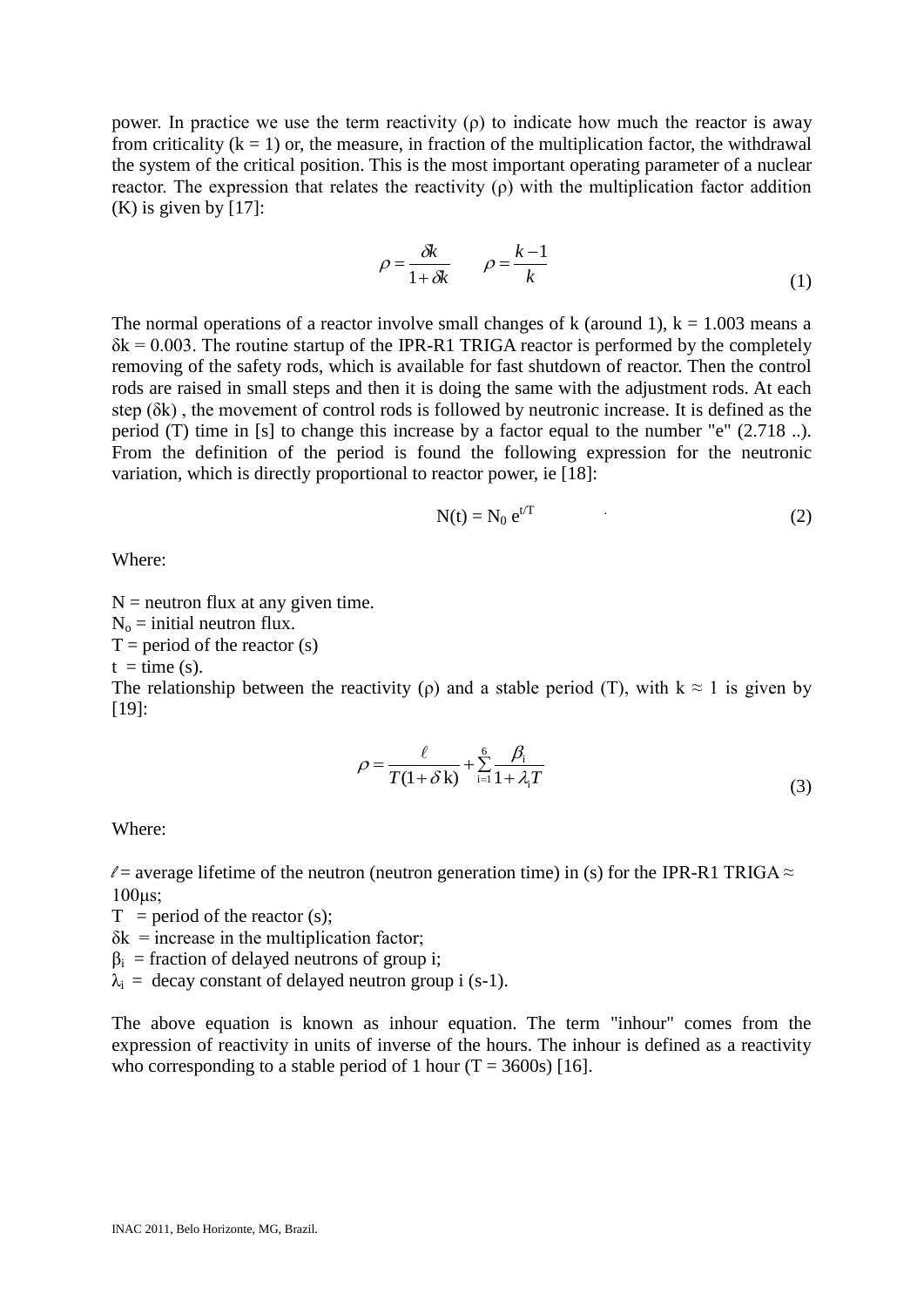# **6.2 Thermal-hydraulic**

The goal of the thermal and hydrodynamic design of the reactors is remove safely the heat generated without producing an excessive temperature in the fuel. Therefore, computer security codes are developed and employed, and are validated by experimental measurements. The study of the thermal behavior of nuclear reactors is divided into two areas: the temperature distribution within the fuel, and distribution in the coolant. Knowing the thermal parameters, the heat transfer equations are solved for the two areas [6]. The TRIGA-type reactors are characterized by their safety, mainly due to two factors related to heat transfer. They are:

- The large coefficient of the negative temperature / reactivity, ie, an increase in power leads to an increase in temperature of the moderator-fuel mixture, causing the appearance of a negative reactivity which gradually dampens the rate of increase in power stabilizing it.
- A passive system for removing heat from the core can operate at power up to 500 kW, in a steady-state, cooled only by natural circulation of pool water.

The regime of heat transfer in the fuel cladding is predominantly single phase in operations with power up to 100 kW with a temperature of about  $180^{\circ}$ C in the fuel center. Operating in the new power of 250 kW, the heat transfer system on all core channels changes from the single phase natural convection regime to subcooled nucleate boiling and the temperature increases to about  $300^{\circ}$ C in the center of the fuel, the positions of the central core. The forces of the coolant channels in the core are governed by the difference in densities of water at the bottom and top of the core. The higher the power, consequently the temperature difference between input and output in the channel, the greater the upward velocity of water [6].

The measure of nuclear reactors power is always done by means of nuclear detectors, which are calibrated by thermal means. The standard methodology for calibration of power developed by the IPR-R1 is based on energy balance in steady state, dissipated in the primary cooling circuit (Fig. 1) [12]. The thermal power generated by the core, as well as the fuel temperature, are the two main parameters considered as Operational Limits Conditions (OLC) [20].

## **6.3 Instrumentation**

The IPR-R1 operational parameters are derived from their control instrumentation. Figure 2 shows the diagram of forced cooling system with the locations of the sensor measures of the neutronic parameters, cooling, and radiation protection, as shown below:

- Devices for indicating and moving the position of control rods.
- Fission chamber for the start-up channel (uranium-235) and associated instrumentation.
- Ionization chambers for monitoring the neutron flux (power) channels: Linear, Logarithmic and Percent, and monitoring of the "Period" and the "Reactivity" (velocity and criticality departure).
- Geiger Sensors for measure of the radiation level in various locations around the installation.
- Channels of temperature measurements with signals from five resistance thermometers (PT-100).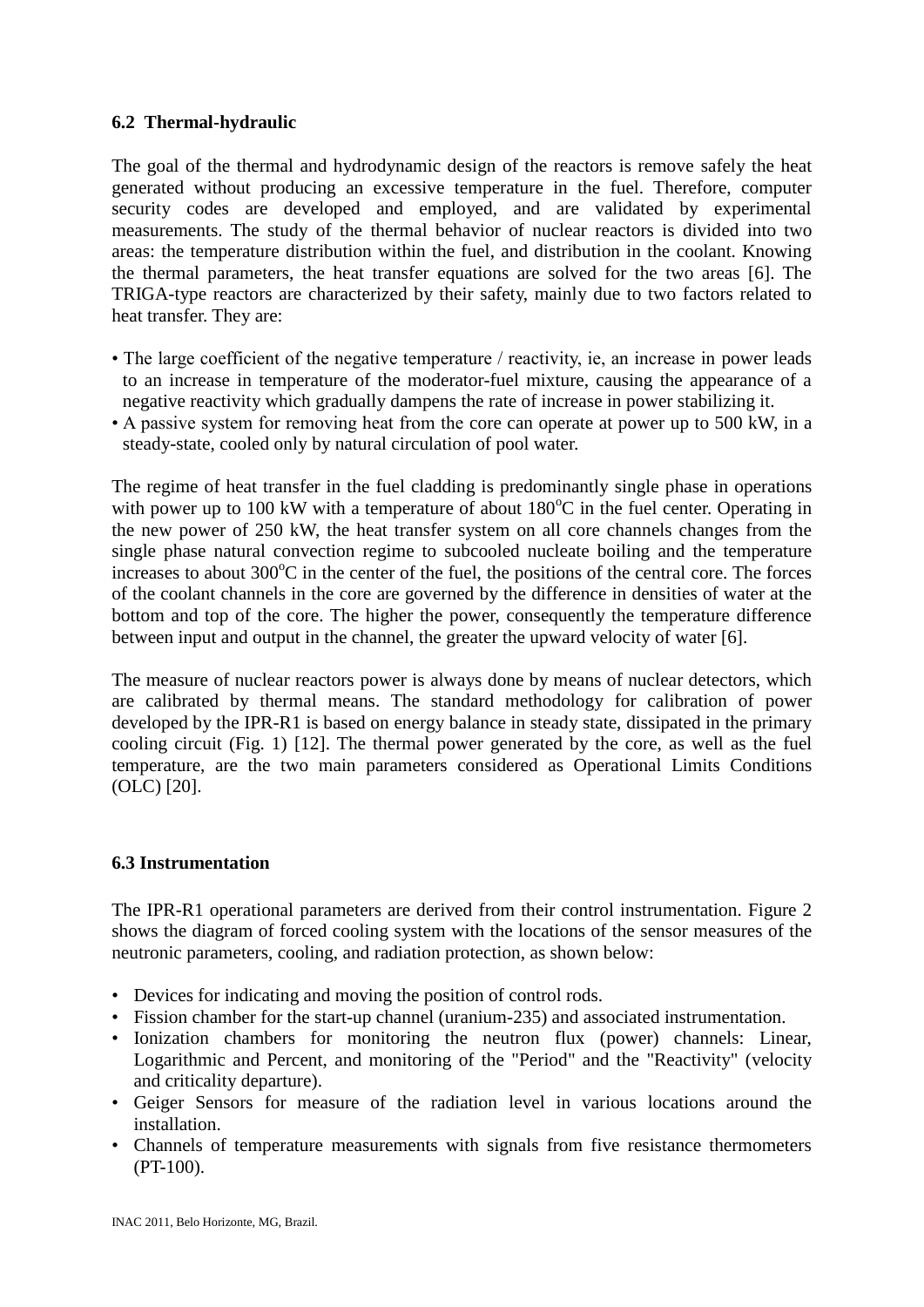• Flowmeter for measure of cooling in the primary (orifice plate and differential pressure transmisssor).

As can be seen in the Fig. 2, the pool water is cooled by a heat exchange circuit, and a cooling tower. Thus the temperature of fuel at steady state depends on the environment temperature.

Some equipment was purchased and not yet installed. It is intended to install them in this project, they are:

- Thermocouples for monitoring the temperature of the core channels, the environment and in several points of the pool.
- Sensor and meter for monitoring the pH of the water of the primary circuit.
- Sensor and meter for monitoring the electrical conductivity of water pool.
- orifice plate and differential pressure transmitter to monitor the water flow at secondary.
- Instrumented fuel element for monitoring temperature and power of the core.

Information about the evolution of control systems and instrumentation used in nuclear reactors can be found in publications of the manufacturer of the TRIGA reactor (General Atomics) and international bodies of regulating the use of nuclear energy [21, [22], [23] [8] [9], [10], [11], [24] and [25].



**Figure 2: Forced cooling of the IPR-R1 TRIGA with the instrumentation used to monitor and control the operational parameters**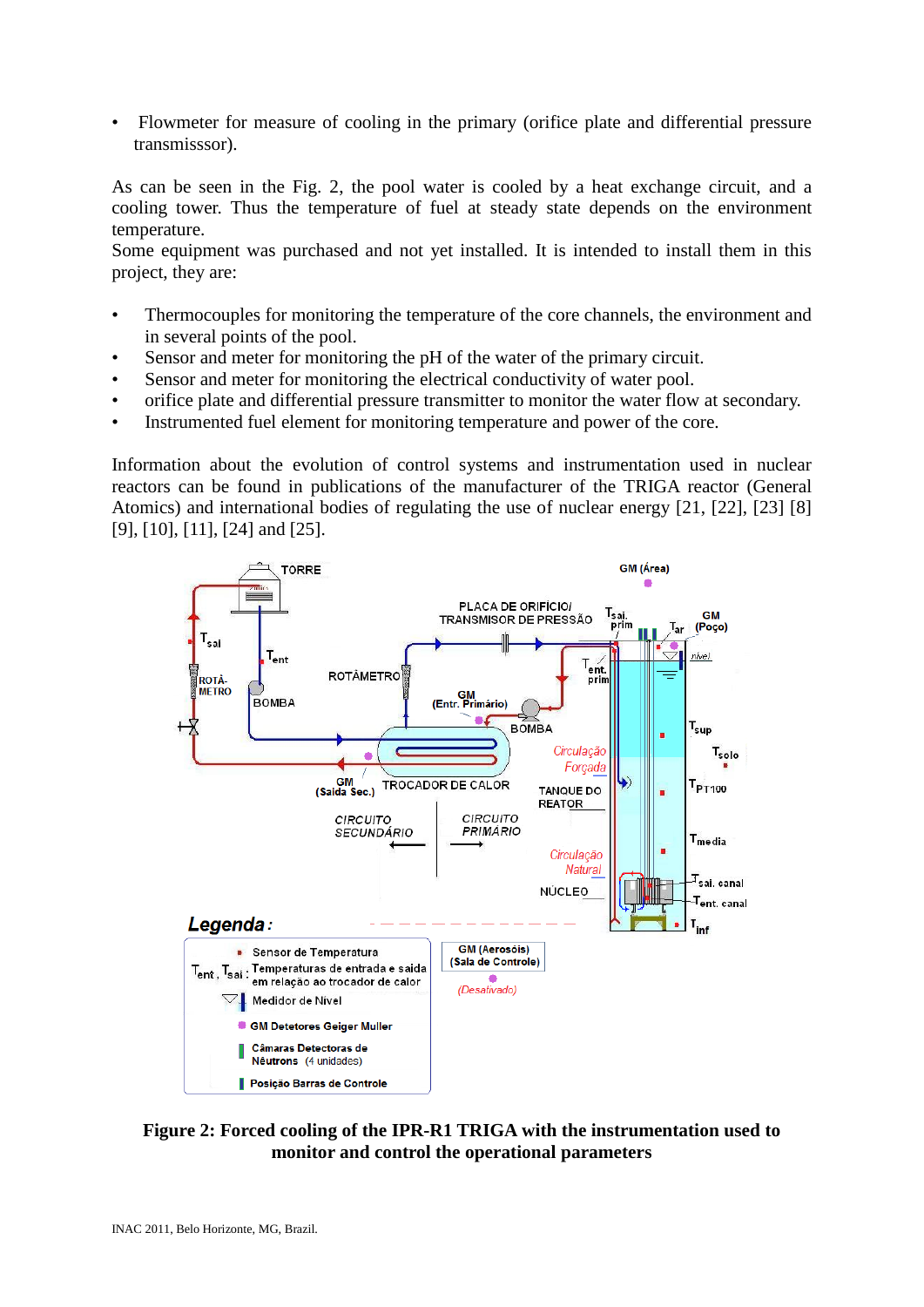## **6.4 Neutronic Parameters**

All signs of the neutronic and radioprotection to be processed are from the analog outputs of the modules located in the instrumentation rack, with the exception of signs indicating the positions of control rods. The latter have their origins in the potentiometer located on each bars drive mechanism. The analog outputs of the rack modules are all 0 to 10 Vdc, except the sign of reactivity that is  $-10\text{Vcc}$  to  $+10\text{Vdc}$ . The signal range of rods positions goes from 0 to 2.5 Vdc. The channel measurement modules will be placed in the test position. Variations will be made in the analog output signals, following the values in the control console indicators. Using a digital voltmeter the voltages will be recorded. With the data obtained will be found, through regression, equations for each parameter change electrical signals into engineering units. These equations will be included in the data acquisition program.

The method to be adopted for calculating the propagation of uncertainties will be based on the proposal of Kline and McClintock [24]. The following are the neutronic parameters and radiation protection [6]:

- Geiger counters for radioprotection located at: control room (aerosol), pool, resins, reactor area, primary and secondary circuit. The range is from 1 to 100 mR/h (logarithmic scale).
- Start-up Channel: indications ranging from  $10^2$  to  $1.0 \times 10^5$  cps (logarithmic scale) from a fission chamber and associated electronics.
- Logarithmic Power Channel: indications in the range of 0.01 kW to 250 kW (logarithmic scale) from a compensated ion chamber.
- Linear Power Channel: indications ranging from 0 kW to 250 kW from a compensated ion chamber.
- Percent Power Channel: indications range from 2% to 120%, from an ionization chamber.
- Reactivity: indications range from -311 pcm to 1884 pcm, from the logarithmic channel.
- Period (T): indications range from -0 (negative range) to  $\infty$  (infinity) to 0 (positive range) on a logarithmic scale. The signal of the period comes from the module of the logarithmic channel.
- SUR start-up power rate given in [dpm] (decades per minute), the inverse of the period (T), can be obtained using the equation:  $SUR = 26.1 / T$  and T [s].
- Control rods: indications from 150 to 900 units, proportional to each rod position. In addition to the fitted equation that shows the position of the rod, will be also provide the equations that included the reactivity of each rod according to their position [27].

# **6.5 Thermal-Hydraulic Parameters**

Following are listed the thermal hydraulic parameters and environmental conditions to be monitored. Some instruments do not exist in the circuit and will be installed in this project:

- Temperatures at pool and at inlet and outlet of the primary and secondary cooling system (5 resistance thermometers (PT-100).
- Primary and secondary water flow, measured by differential pressure transmitters.
- Fuel temperature, with signals provided by thermocouples located in the instrumented fuel element centre.
- Temperature of the core channels.
- Atmospheric pressure, relative humidity and temperature of the reactor environment.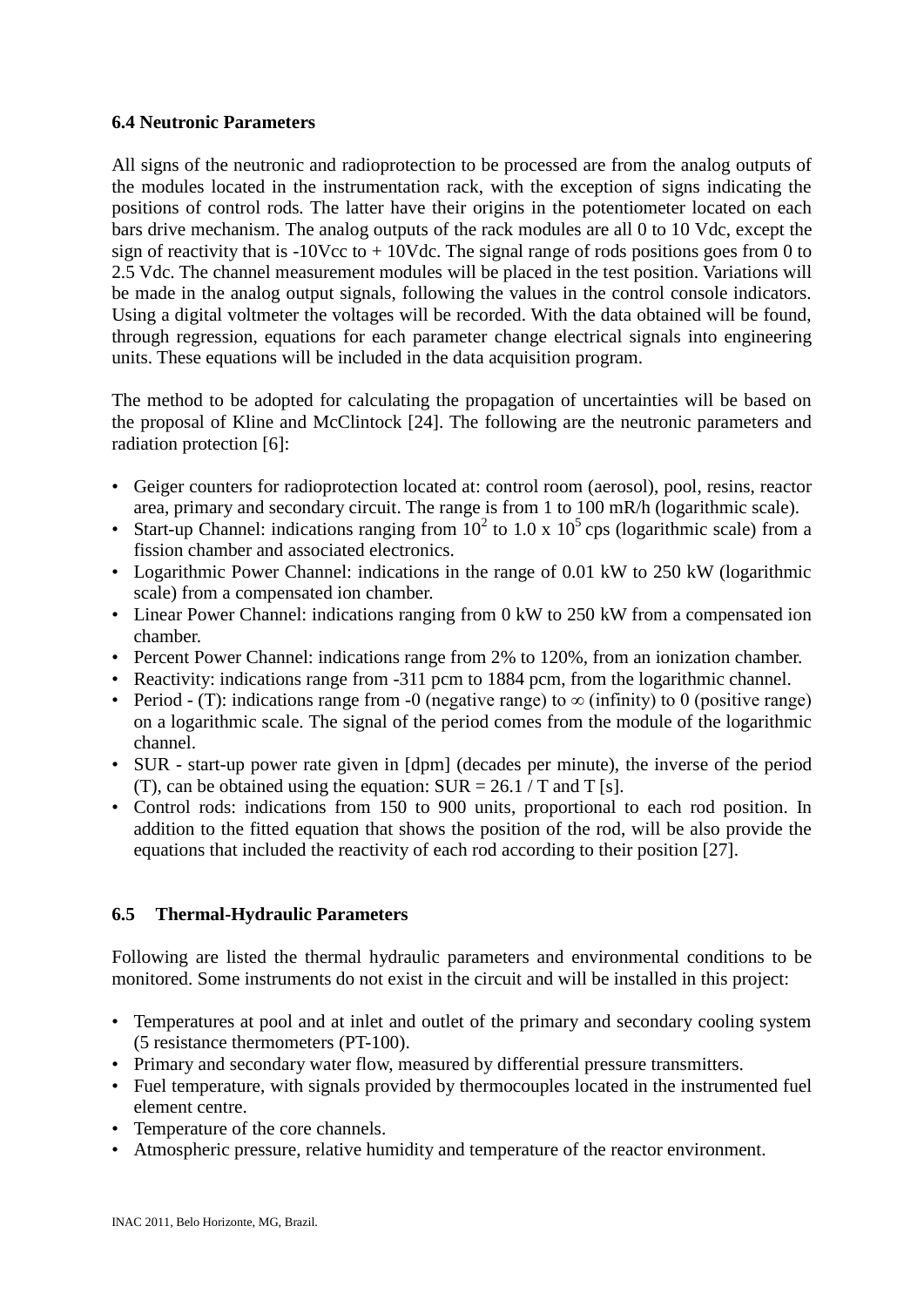- Conductivity and pH of water pool, corrected as a function of temperature.
- Power dissipated in the primary and secondary cooling system.
- Heat loss from the pool and in the primary circuit.
- Standard deviations of all variables mentioned above.

## **7. PROJECT PROGRESS**

The research project presented here is continuation of the dissertation defended in the Posgraduated Program at CDTN [26]. The work is highly experimental and is now being developed as a doctoral thesis in this same course. The developed system will cover the entire power range of the IPR-R1 reactor, ie, some mW to the maximum power of 250 kW. Among the innovations we can cite the inclusion of thermal hydraulics operational parameters, and the effect of core temperature on the neutronics variables.

The combination of DAQ (Data Acquisition) boards appropriate and the software LabVIEW<sup>®</sup> enables the build of virtual instruments (VI). The VI gives similar roles to traditional instruments, and is programmed via software with flexibility and advantages of manipulation, presentation and data records that are being measured or simulated. The user interface consists of two parts, which are the front panel and the block diagram. On the front panel can be created the control buttons, keys, LED indicators and graphical displays to present the data. The block diagram residing the blocks or icons that, properly interconnected, constitute the programming logic. For the development of the work were acquired data acquisition boards with interface USB (Universal Serial Bus), NI USB-6211 model and license to use the LabVIEW<sup>®</sup> software version 8.6, all manufactured by National Instruments [7]. At a later stage, the simulator will be adapted and receive signals from all the variables of the process performing the data acquisition and processing. Figure 3 shows a block diagram in development at the project.



**Figure 3. Block diagram of the system in development**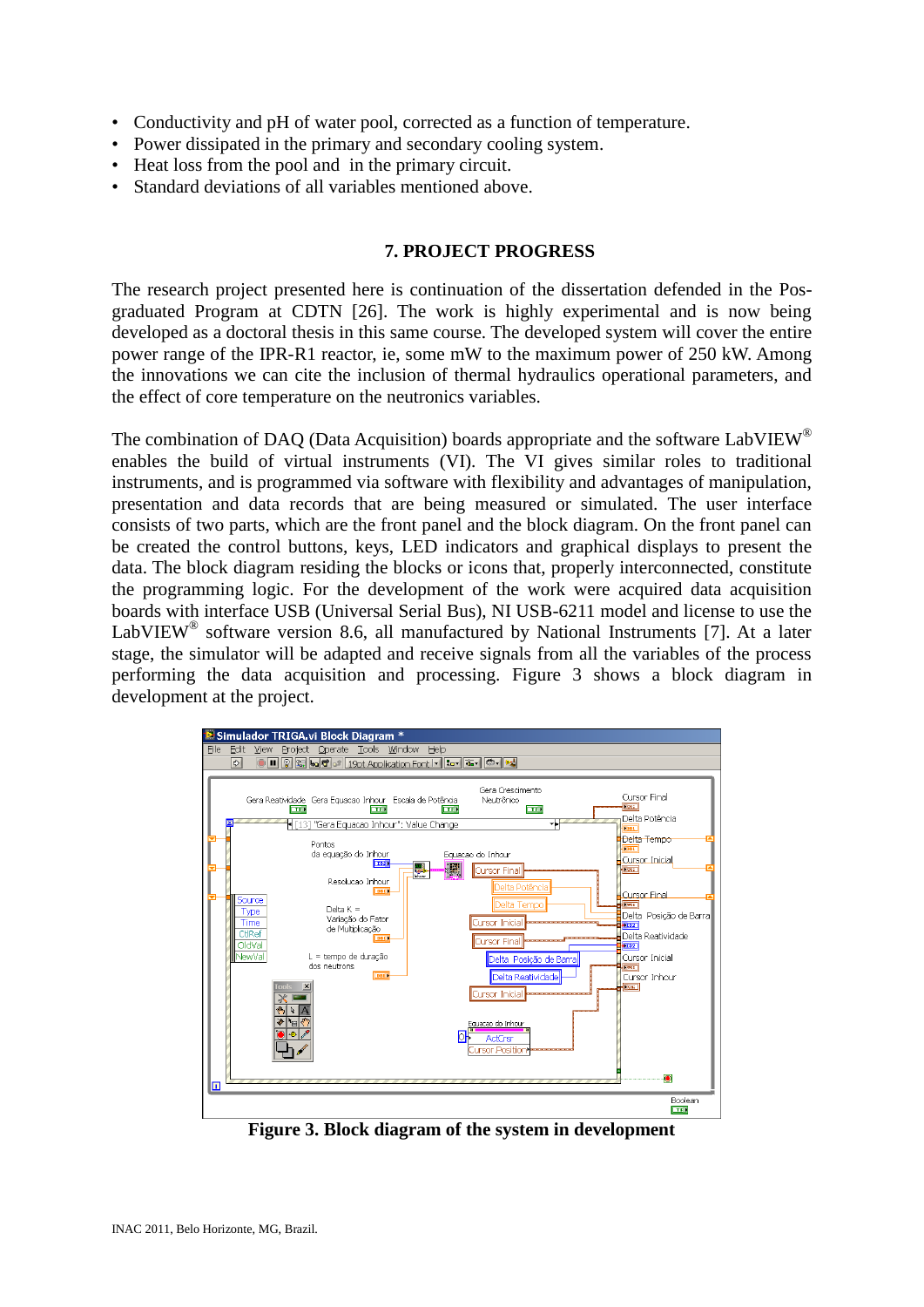The virtual console with drive control rods, their positions and a reactor core diagram is shown in the Fig. 4.



**Figure 4. Main control panel**

Fig. 5 shows two visual interfaces of the system on two video monitors. In the foreground there is the calibration curve of a control rod.



**Figure 5. Visual interface on two video monitors**

# **8. CONCLUSION**

The resumption of nuclear power projects in Brazil can be noted in actions as the National Energy Plan 2030 that will complete the Angra 3 nuclear power plant, and includes the construction of at least four more units. The project of the Brazilian Multipurpose research Reactor (RBM) is also in progress. The current scenario indicates the need for training of personnel in reactor area and the Nuclear Technology Development Centre (CDTN) has a research reactor designed with the purpose of perform research and training in nuclear field.

The system described here for simulating the behavior of the operational variables of the IPR-R1 TRIGA reactor, will contribute to safety, quality and reliability in the operation of nuclear reactors. The system, with minor modifications, will be transformed into a supervisory system and will provide to this reactor a modern system to monitoring, in real time, the operating variables. Operational data will be stored and are available to staff and potential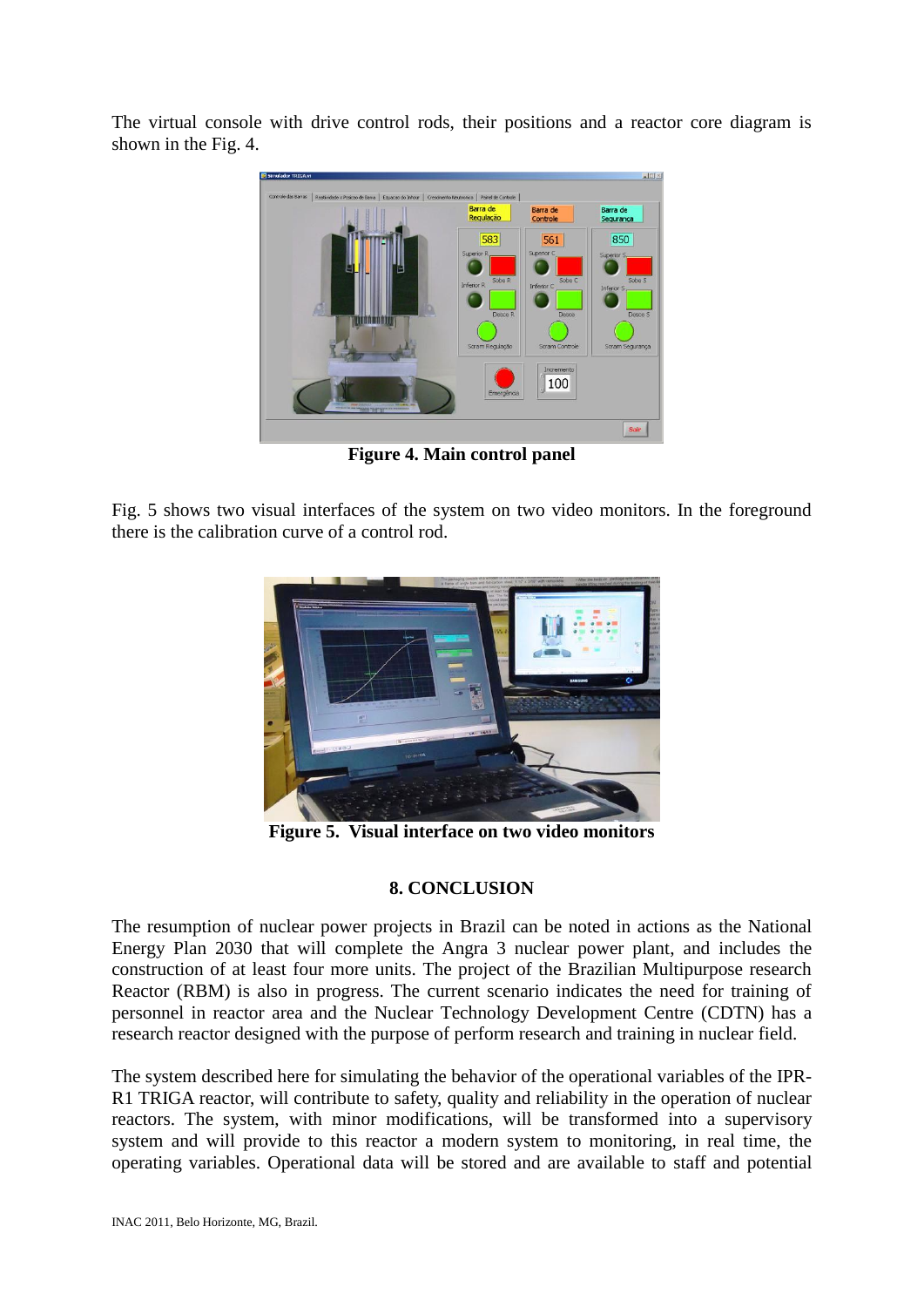research could be conducted at the facility. The use of virtual instruments with visual interface on video monitors will enable the use of this reactor in personnel formation and training in the nuclear technology.

# **ACKNOWLEDGEMENTS**

The authors express their thanks to: Nuclear Technology Development Centre (CDTN), National Nuclear Energy Commission (CNEN), Foundation for Research Support of Minas Gerais (FAPEMIG) and the National Council for Scientific and Technological Development (CNPq ) for the partial financial support.

# **REFERENCES**

- 1. ISO, International Organization for Standardization, disponível em: [http://www.iso.org/iso/home.htm,](http://www.iso.org/iso/home.htm) (2011)
- 2. IAEA International Atomic Energy Agency. *Strategic Planning for Research Reactors, Guidance for Reactor Managers.* IAEA-TECDOC-1212, IAEA, Vienna, (2001).
- 3. R.M.G.P. Souza, M.F.R. Resende, A.Z. Mesquita, Valente, E. S., *Resultados dos testes finais para o aumento de potência do Reator TRIGA IPR-R1*. NI–IT4-07/02, CDTN/CNEN, Belo Horizonte, 2002.
- 4. H.M*.* Dalle, *Simulação do Reator TRIGA- IPR – R1 Utilizando Métodos de Transporte por Monte Carlo*. Tese de Doutorado, Universidade Estadual de Campinas, São Paulo. 2005.
- 5. M.A. Fortini, *Análise Teórico-Experimental da Termofluidinâmica de Reatores de Pesquisa Refrigerados a Água em Regime de Convecção Natural.* Tese de Doutorado*,*  Universidade Estadual de Campinas, São Paulo. (2004).
- 6. A.Z. Mesquita, *Investigação Experimental da Distribuição de Temperaturas no Reator Nuclear de Pesquisa TRIGA IPR-R1*, Tese de Doutorado, Universidade Estadual de Campinas, São Paulo. (2005).
- 7. National Instruments Co., "*Measurement and Automation - Graphical Programming for Instrumentation*". Austin, USA, (2007).
- 8. IAEA International Atomic Energy Agency. *Modernization of Instrumentation and Control in Nuclear Power Plants*, IAEA-TECDOC-1016, IAEA, Vienna, (1998).
- 9. IAEA International Atomic Energy Agency, "Specifications of Requirements for Upgrades Using Digital Instrumentation and Control Systems", IAEA-TECDOC-1066, Vienna, (1999a).
- 10. IAEA International Atomic Energy Agency, *Modern Instrumentation and Control for Nuclear Power Plants: A Guidebook*, Technical Reports Series No. 387, IAEA, Vienna, (1999b).